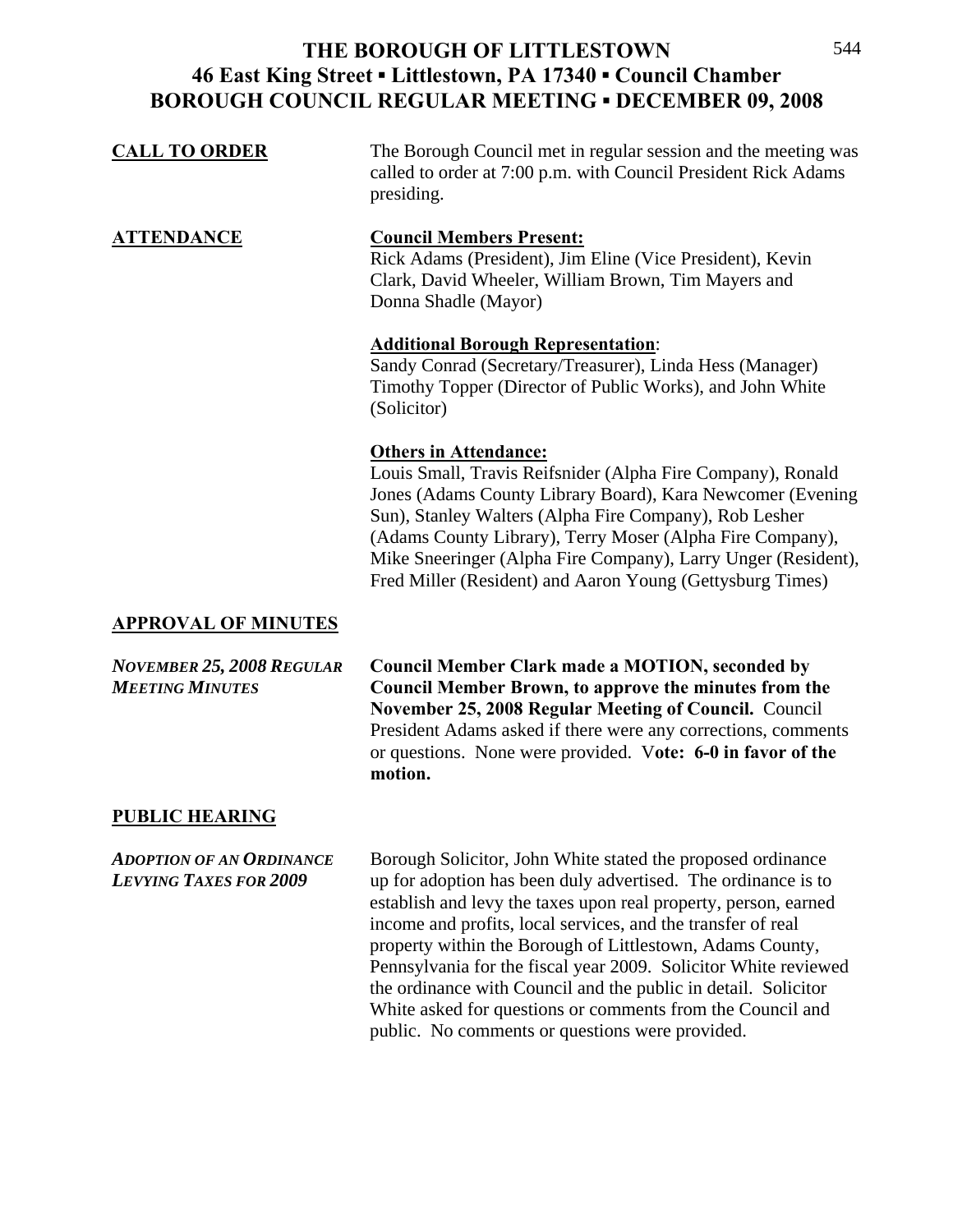*ADOPTION OF AN ORDINANCE* **Council Member Clark made a MOTION, seconded by**  *LEVYING TAXES FOR 2009* **Council Member Mayers, to adopt an Ordinance of the Borough of Littlestown, Adams County, Pennsylvania, Establishing and Levying Taxes upon Real Property, Persons, Earned Income and Profits, Local Services Tax and the Transfer of Real Property within the Borough of Littlestown for the Fiscal Year of 2009.** Council President Adams asked for any questions or comments. Council Member Wheeler stated that he was still opposed to raising taxes. Council Member Clark stated that our general fund sits at \$33,000.00 and if no tax increase is made then the Borough will need to draw from their reserve, which then could reduce the Borough's credit rating. This would also result in the Borough not qualifying for low interest loans. Council Member Clark further stated that the tax increase was not for the purpose of covering employee raises. Forty-six percent (46%) of the raises come from the police contract, which cannot be changed. When raises were given in the 2009 budget, several capital purchases were taken out of the budget to cover the raises. The raises had nothing to do with the tax increase. Council Member Clark feels that this had to be done. There has not been an increase in taxes since 2006 and the three years before that the Borough had to draw from their reserve account. No further questions or comments were provided. **Vote: 5-1 in favor of the motion.** *(Council Member Wheeler was opposed)* 

*FINAL ADOPTION OF THE* **Council Member Clark made a MOTION, seconded by**  *2009 BUDGET* **Council Vice President Eline, to approve a Resolution adopting the Borough of Littlesown 2009 fiscal year budget.**  Council President Adams asked for any questions or comments. None were provided. **Vote: 5-1 in favor of the motion.**  *(Council Member Wheeler was opposed)* 

### **DELEGATION**

*ALPHA FIRE COMPANY* Mr. Terry Moser, President of the Alpha Fire Company asked Borough Council if a letter has been sent out to the occupants of the Community Center Building informing them of when they had to vacate and the Fire Company would also like a letter sent out to the residents informing them that the Fire Company is not kicking out the Library. Council President Adams stated that they have not sent out a letter to the occupants of the building at this time because there had been no official date as to when the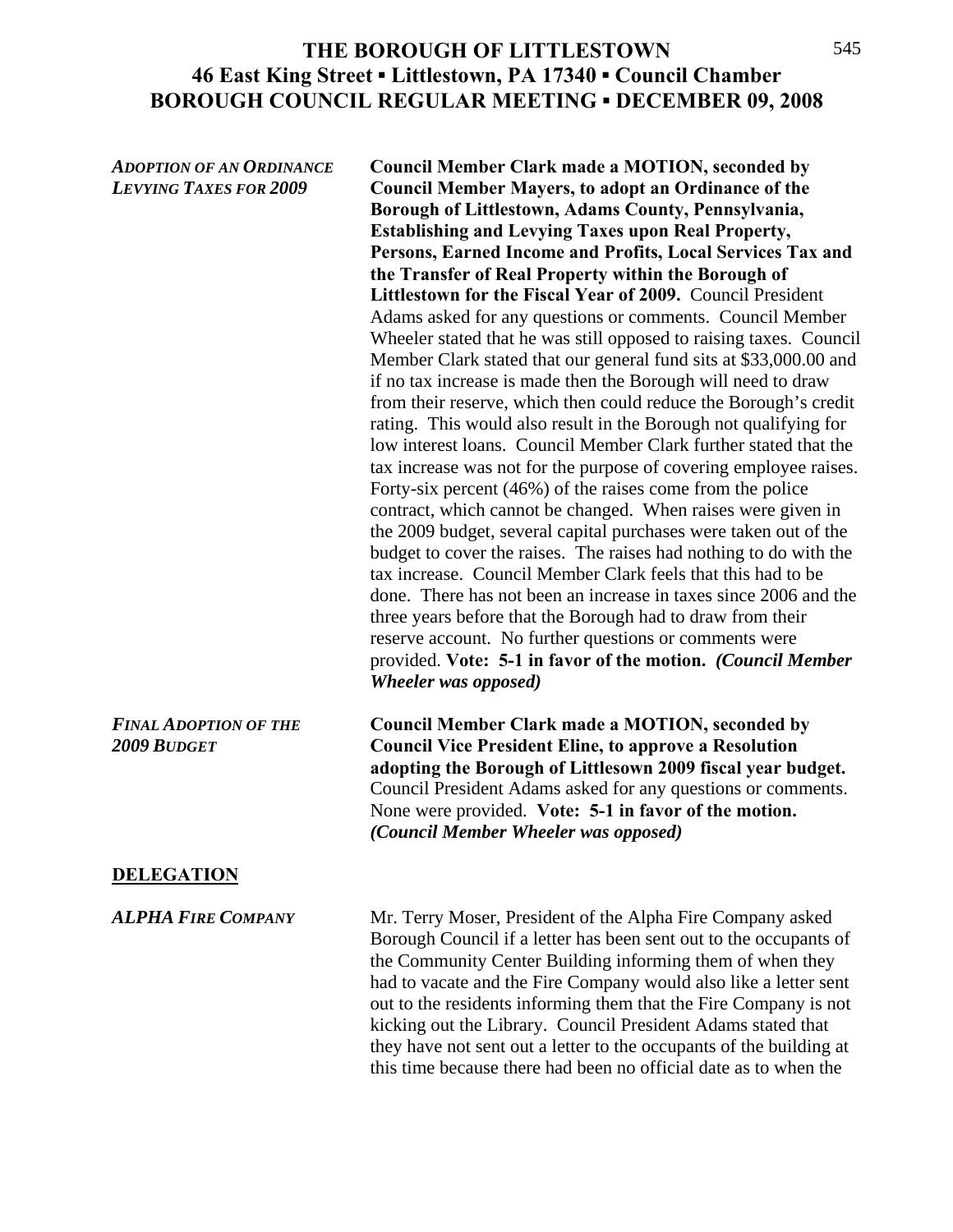*ALPHA FIRE COMPANY* Borough Office would be moving. Mr. Moser stated that the *(CONTINUED)* building was given to the Fire Company with the understanding that it would be vacated. Borough Manager Hess stated that the Borough is working on some possibilities to relocate the Library but trying to the find the Library a new home is not going to happen overnight. She informed the Alpha Fire Company that the Library and the Fire Company is a big part of this Community and at this time everyone needs to work together to find a way to keep the Library in town. Mr. Moser stated that the Fire Company did not want to become landlords because if they start collecting rent they would have to start paying taxes since they are a non-profit organization. Mr. Moser replied that the Library could not stay there free and the Fire Company would need to charge them for rent, heat, electric, sewer and water. Council President Adams would like to see the Fire Company keep the Library in the building until other arrangements are made. Manager Hess stated again that it is going to take sometime to find a place for the Library. Manager Hess asked the Fire Company if they were willing to work with the Borough and Library and let them stay in the building until a solution is found. Terry Moser replied that the Fire Company understood that when they took the building over it would be empty. Mr. Moser further stated that the Library has money, either a mill or a half a mill of his tax dollars goes toward the Library. Manager Hess stated that her understanding from the Library is that the money they have goes towards the employment for the Library and the books. The Borough has given them the space and provided the utilities. The Library does not have the money for their housing. Again, Mr. Moser stated that the Fire Company did not want to become landlords and if they kept the Library, they would have to charge them a lot of rent and the Library would not want to hear what the Fire Company would want to charge them. Manager Hess asked why you would need to charge rent. Mr. Moser replied that they could not live there free. Manager Hess stated that the Borough allows them to occupy the space for free why could not the Fire Company. Mr. Moser replied, I know the Borough does but we do not. The Fire Company is running out of space and if Council wants fire protection for this town then we need to expand, so building will probably be demolished in a year to start the expansion. Mr. Ronald Jones, resident and member of the Adams County Library Board, stated that he feels that no one is at fault, but the Library, Council and Fire Company needs to sit down and try to resolve the issues at hand.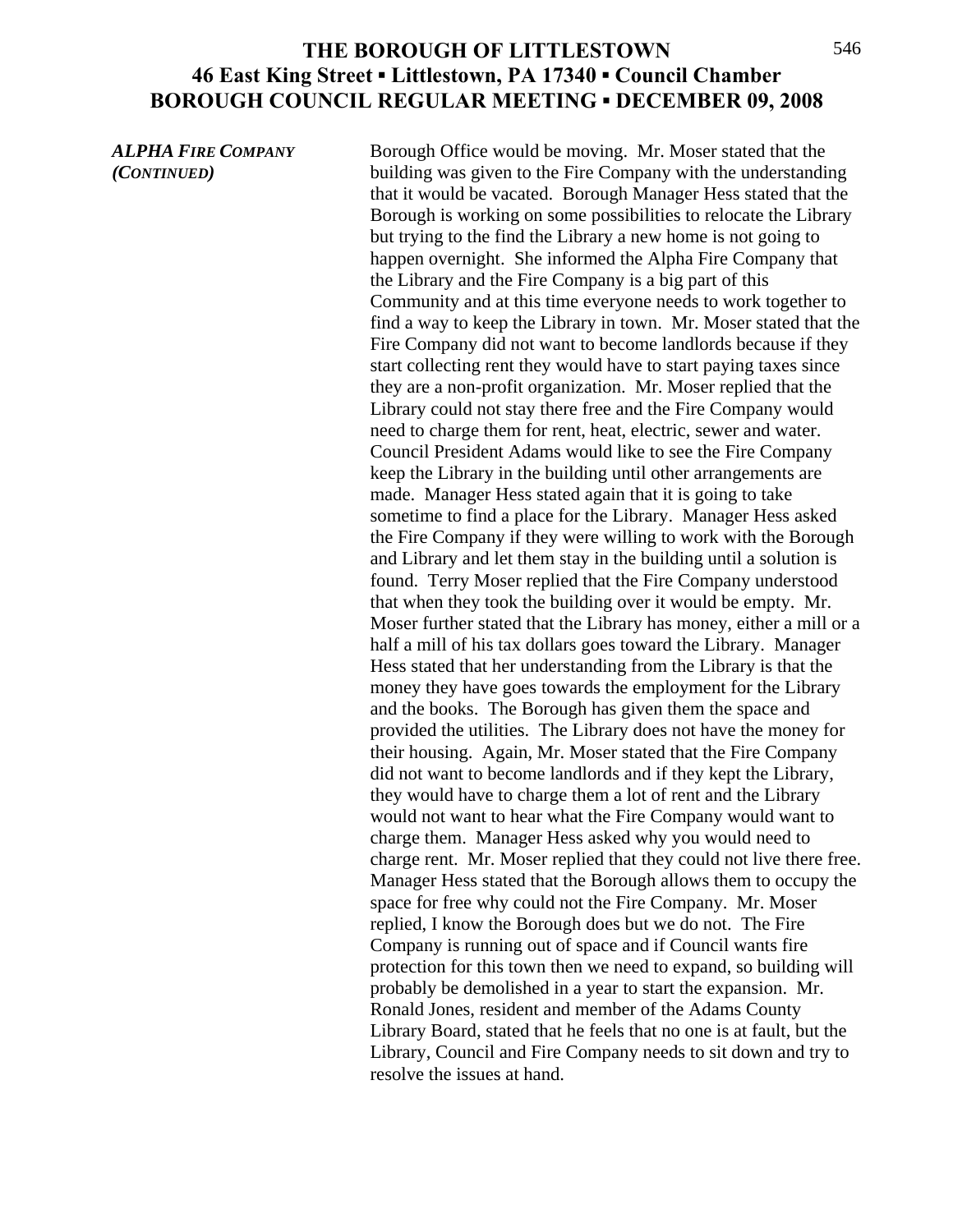| <b>Council Vice President Eline made a MOTION, seconded by</b><br>Council Member Brown, to pay the bills in the amount of<br>\$94,332.76. Council President Adams asked for any questions or<br>comments. None were provided. Vote: 6-0 in favor of the<br>motion.                                                                                                                                                                                                |
|-------------------------------------------------------------------------------------------------------------------------------------------------------------------------------------------------------------------------------------------------------------------------------------------------------------------------------------------------------------------------------------------------------------------------------------------------------------------|
| <b>Council Vice President Eline made a MOTION, seconded by</b><br><b>Council Member Clark, to approve the Treasurer Report.</b><br>Council President Adams asked for any questions or comments.<br>None were provided. Vote: 6-0 in favor of the motion.                                                                                                                                                                                                          |
| <b>Council Vice President Eline made a MOTION, seconded by</b><br><b>Council Member Mayers, to approve the Financial Report.</b><br>Council President Adams asked for any questions or comments.<br>None were provided. Vote: 6-0 in favor of the motion.                                                                                                                                                                                                         |
| <b>Council Vice President Eline, made a MOTION, seconded by</b><br><b>Council Member Clark, to approve the Savings Report.</b><br>Council President Adams asked for any questions or comments.<br>None were provided. Vote: 6-0 in favor of the motion.                                                                                                                                                                                                           |
|                                                                                                                                                                                                                                                                                                                                                                                                                                                                   |
| <b>Council Member Clark made a MOTION, seconded by</b><br><b>Council Member Mayers, to approve the Lease Agreement</b><br>between the Borough of Littlestown, Adams County,<br>Pennsylvania and the Lamar Company, Baton Rouge,<br>Louisiana to grant rights to space and access for a 5 year<br>term that will end on November 1, 2013. Council President<br>Adams asked for any questions or comments. None were<br>provided. Vote: 6-0 in favor of the motion. |
|                                                                                                                                                                                                                                                                                                                                                                                                                                                                   |

### **NEW BUSINESS**

*APPOINTMENT TO THE* **Council Member Clark made a MOTION, seconded by**  *ALTERNATE POSITION ON* **Council Vice President Eline, to appoint Karen (Bo) Louey**  *THE ZONING HEARING BOARD* **to the alternate position on the Zoning Hearing Board with a term to begin 01/01/2009 and expire 01/01/2010.** Council President Adams asked for any questions or comments. None were provided. **Vote: 6-0 in favor of the motion.**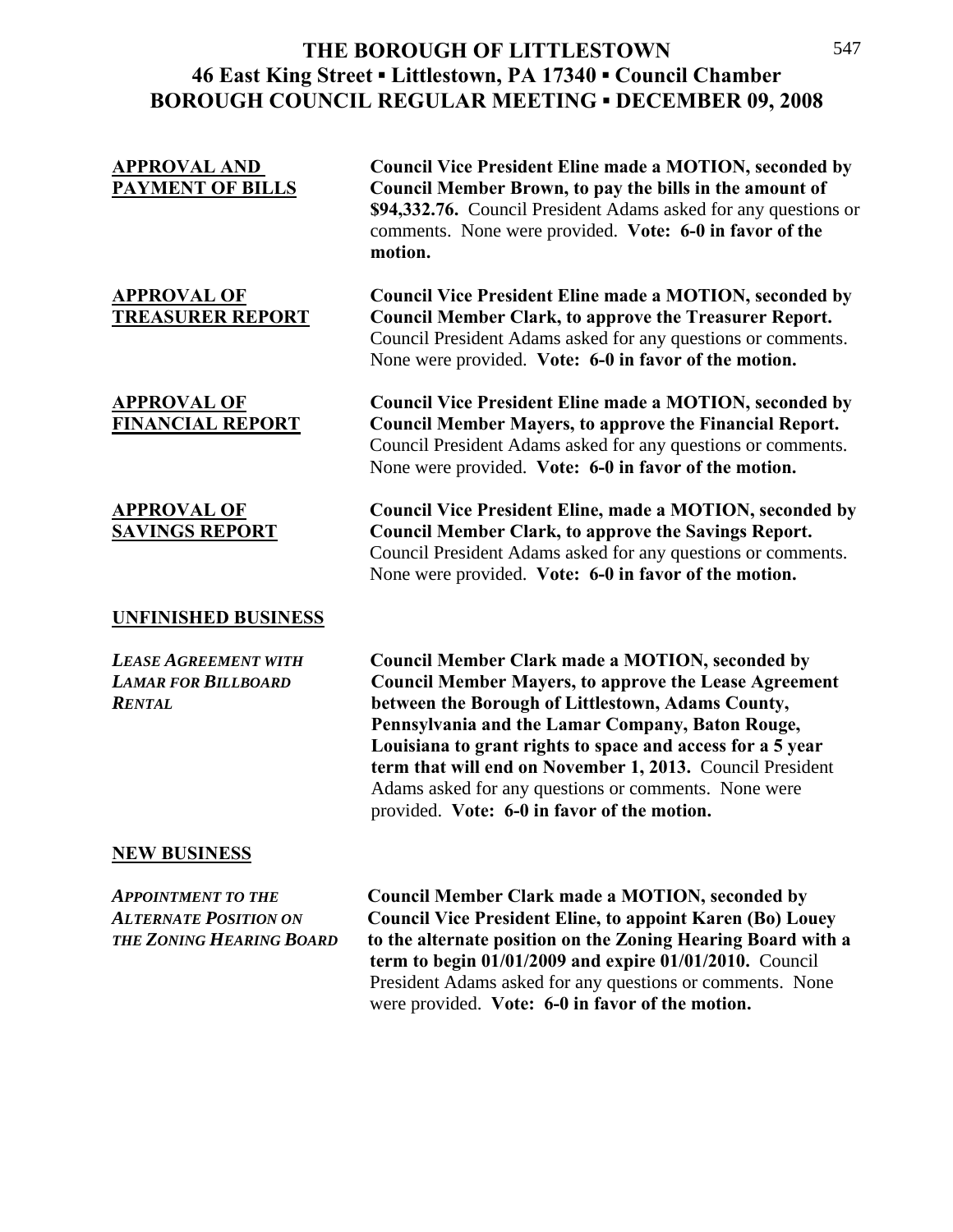| <b>NPDES PERMIT RENEWAL</b>                                        | <b>Council Member Clark made a MOTION, seconded by</b><br><b>Council Vice President Eline, to table the HRG proposal for</b><br>the NPDES permit renewal in the amount of \$7500.00 to give<br>the Littlestown Borough Authority an opportunity to review<br>and approve the proposal. Council President Adams asked for<br>any questions or comments. None were provided. Vote: 6-0 in<br>favor of the motion.                                                                                                                                                                                                                         |
|--------------------------------------------------------------------|-----------------------------------------------------------------------------------------------------------------------------------------------------------------------------------------------------------------------------------------------------------------------------------------------------------------------------------------------------------------------------------------------------------------------------------------------------------------------------------------------------------------------------------------------------------------------------------------------------------------------------------------|
| <b>2008 BUDGET AMENDMENTS</b>                                      | <b>Council Member Clark made a MOTION, seconded by</b><br>Council Vice President Eline, to adopt the 2008 4 <sup>th</sup> quarter<br>and final budget adjustments for the general, water and<br>sewer funds as noted in the documentation provided in our<br>agendas. Council President Adams asked for any questions or<br>comments. None were provided. Vote: 6-0 in favor of the<br>motion.                                                                                                                                                                                                                                          |
| <b>VERIZON WIRELESS PROPOSAL</b>                                   | A proposal had been given to Council for consideration regarding<br>switching the Boroughs cell phone carrier from Nextel to<br>Verizon. The proposal shows a savings of about \$240 a year.<br>Some of the advantages of switching would include the<br>following:<br>Free mobile to mobile<br>$\bullet$<br>Free phones and equipment<br>$\bullet$<br>Upgrade ever 10 months<br>٠<br>Employee discounts<br>$\bullet$<br>300 extra minutes a month<br>$\bullet$<br>24-7 government support team<br>$\bullet$<br>unlimited push to talk<br>ability to keep current phone numbers<br>Council took no action on the proposal at this time. |
| <b>SUSPENSION OF RULES</b>                                         | Council Member Clark asked for a suspension of the rules to and<br>take up the agenda item from Correspondence "proposal for<br>repair of roof at 10 South Queen Street" as it has direct<br>importance to the next item on the agenda in new business.                                                                                                                                                                                                                                                                                                                                                                                 |
| <b>CORRESPONDENCE</b><br><b>AND INFORMATION</b>                    |                                                                                                                                                                                                                                                                                                                                                                                                                                                                                                                                                                                                                                         |
| <b>PROPOSAL FOR ROOF REPAIR</b><br><b>AT 10 SOUTH QUEEN STREET</b> | Borough Manager Hess stated there are some concerns with the<br>roof at 10 South Queen Street because of the problems we<br>previously had. Donald B. Smith roofing was out several times<br>to investigate and repair active leaks in the current EPDM roof                                                                                                                                                                                                                                                                                                                                                                            |